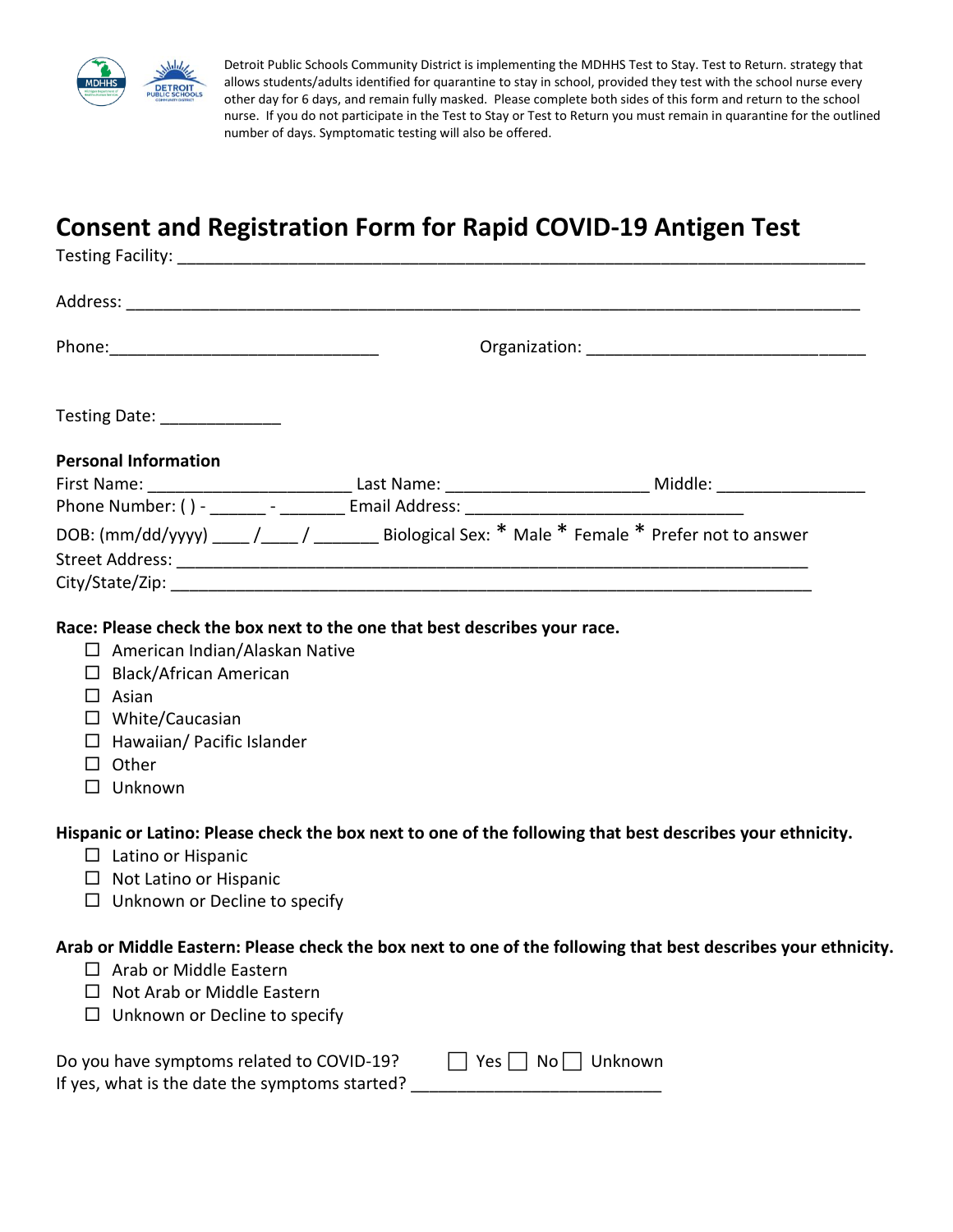

Detroit Public Schools Community District is implementing the MDHHS Test to Stay. Test to Return. strategy that allows students/adults identified for quarantine to stay in school, provided they test with the school nurse every other day for 6 days, and remain fully masked. Please complete both sides of this form and return to the school nurse. If you do not participate in the Test to Stay or Test to Return you must remain in quarantine for the outlined number of days. Symptomatic testing will also be offered.

# **Consent and Registration Form for Rapid COVID-19 Antigen Test**

| First Name: | Last Name: |
|-------------|------------|
| DOB:        |            |
| School:     |            |

#### **Please carefully read the following informed consent:**

#### **Please carefully read the following notice and sign the authorization to test for COVID-19.**

- 1. I understand that the COVID-19 testing will be conducted through a BinaxNOW antigen test, or other acceptable test as ordered by an authorized medical provider or a public health official.
- 2. I understand that my ability to receive testing is limited to the availability of test supplies.
- 3. I understand that I am not creating a patient relationship with the ordering physician by participating in this testing. I understand the entity performing the test is not acting as my medical provider. Testing does not replace treatment by my medical provider. I assume complete and full responsibility to take appropriate action with regards to my test results and my medical care. I agree I will seek medical advice, care, and treatment from my medical provider or other health care entity if I have questions or concerns, if I develop symptoms of COVID-19, or if my condition worsens.
- 4. I understand it is my responsibility to inform my health care provider of a positive test result, and that a copy will not be sent to my health care provider for me.
- 5. I understand that my antigen test result will be available in 15-30 minutes. If the result is positive, it will need to be confirmed with a PCR test.
- 6. I understand and acknowledge that a positive antigen test result is an indication that I need to self-isolate to avoid infecting others until I obtain a negative PCR test result.
- 7. I have been informed of the test purpose, procedures, and potential risks and benefits. I will have the opportunity to ask questions before proceeding with a COVID-19 diagnostic test at the testing site. I understand that if I do not wish to continue with the COVID-19 diagnostic test, I may decline to test.
- 8. I understand that to ensure public health and safety and to control the spread of COVID-19, my test results may be shared without my individual authorization.
- 9. I understand that my test results will be disclosed to the appropriate public health authorities as required by law.
- 10. I understand that I may withdraw my consent to participate in testing at any time.

\_\_\_\_\_\_\_\_\_\_\_\_\_\_\_\_\_\_\_\_\_\_\_\_\_\_\_\_\_\_\_\_\_\_\_\_\_\_\_\_\_\_\_\_\_ \_\_\_\_\_\_\_\_\_\_\_\_\_\_\_\_\_\_\_\_\_\_\_\_\_\_

### **AUTHORIZATION/CONSENT TO TEST FOR COVID-19**

 $\Box$  I agree to undergo the COVID-19 antigen testing for the duration of the testing period/ authorize my child to undergo testing as part of the "Test to Stay" initiative.